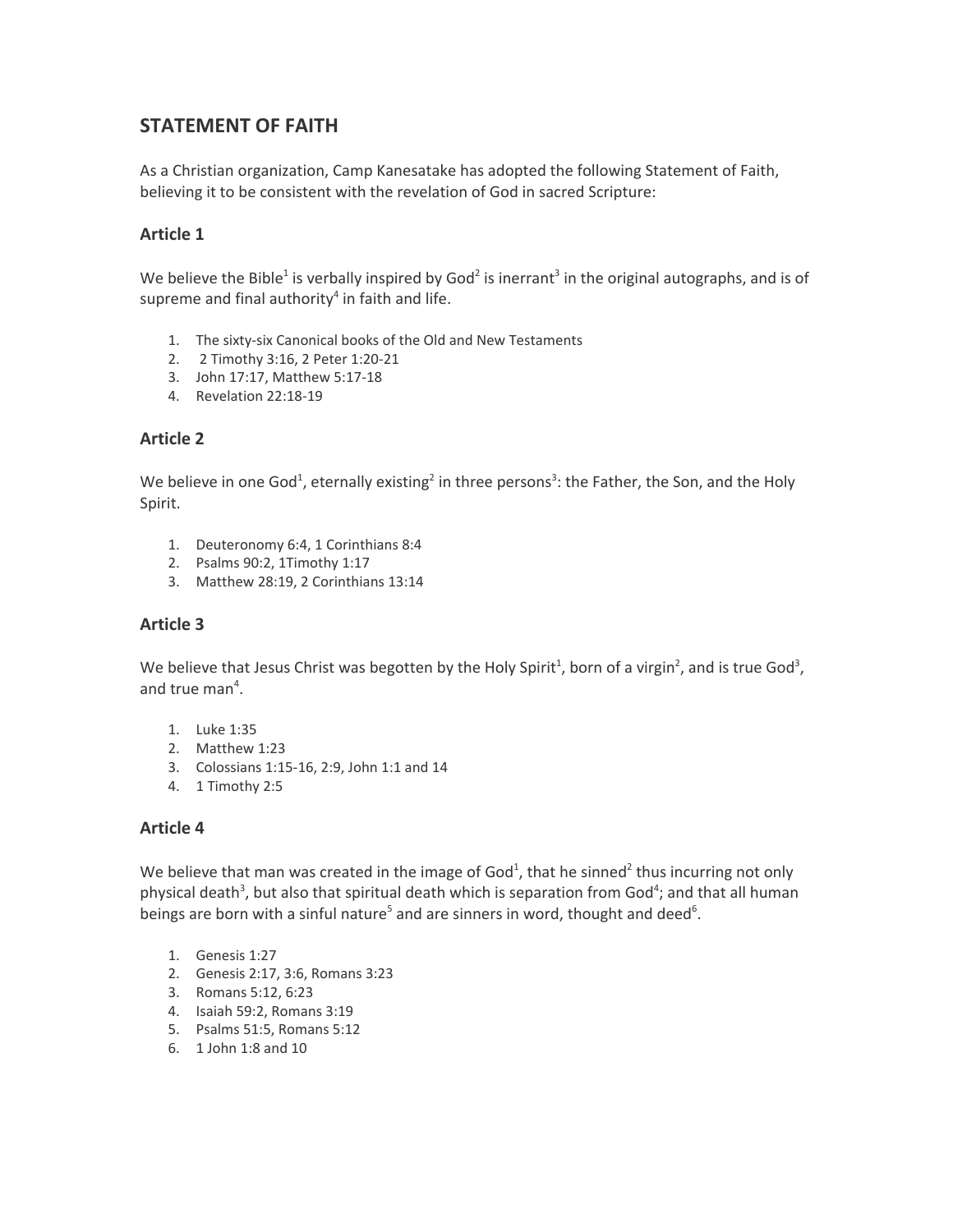# **Article 5**

We believe that God has established marriage as a lifelong, exclusive relationship<sup>1</sup> between one man and one woman<sup>2</sup> and that all intimate sexual activity outside the marriage relationship, whether heterosexual<sup>3</sup>, homosexual<sup>4</sup>, or otherwise<sup>5</sup>, is immoral<sup>6</sup> and therefore sin<sup>7</sup>.

- 1. I Corinthians 7:2
- 2. Genesis 2:24-25
- 3. Exodus 20:14,17
- 4. Leviticus 18:22
- 5. Exodus 22:19, Leviticus 18:23
- 6. Romans 1:18-31
- 7. I Corinthians 6:9-10, 15-20

# **Article 6**

We believe that God created the human race as male and female<sup>1</sup> and that all conduct with the attempt to adopt a gender other than one's birth gender is immoral and therefore sin<sup>2</sup>.

- 1. Genesis 1:27
- 2. Deuteronomy 22:5

# **Article 7**

We believe that all human life is sacred and created by God in His image<sup>1</sup>. Human life is of inestimable worth in all its dimensions, including pre-born babies, the aged, the physically or mentally challenged, and every other stage or condition from conception through natural death<sup>2</sup>. We are therefore called to defend, protect, and value all human life<sup>3</sup>.

- 1. Genesis 1:26-27, 2:7, 9:5-6
- 2. Exodus 20:13, Matthew 5:21
- 3. Psalm 139

# **Article 8**

We believe that the Lord Jesus Christ died for our sins<sup>1</sup> as a sinless representative<sup>2</sup> and substitutionary sacrifice<sup>3</sup>, and that all who believe in Him<sup>4</sup> are justified<sup>5</sup> on the grounds of His shed blood<sup>6</sup>.

- 1. Isaiah 53:4-6, 1 Corinthians 15:3
- 2. 2 Corinthians 5:21
- 3. Romans 5:6 and 10, Galatians 3:13
- 4. John 3:16, Acts 16:31, 1 John 5:1
- 5. Romans 5:1, Galatians 3:8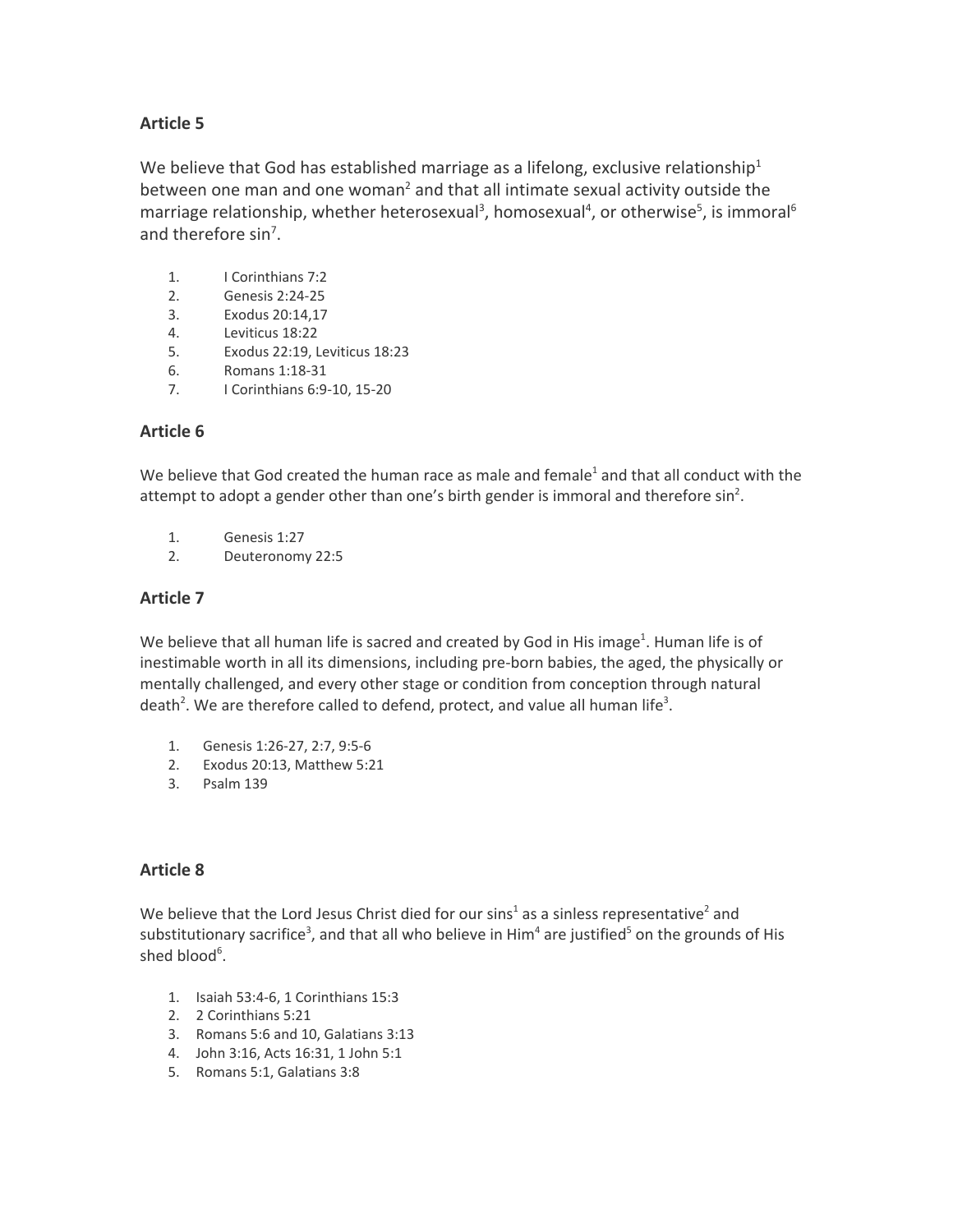6. Romans 5:9, 1 Peter 1:18-19

## **Article 9**

We believe in our Lord's resurrection<sup>1</sup>, His ascension<sup>2</sup> into Heaven<sup>3</sup>, and His present life there as our High Priest and Advocate<sup>4</sup>.

- 1. Luke 24:5-6, 1 Corinthians 15:4
- 2. Acts 1:9
- 3. Hebrews 9:24
- 4. Romans 8:34, 1 John 2:1

## **Article 10**

We believe in the visible<sup>1</sup>, personal<sup>2</sup> return of Jesus Christ to earth and the establishment of His Kingdom<sup>3</sup>.

- 1. Acts 1:11
- 2. 1 Thessalonians 4:16
- 3. Colossians 1:13, 1 Corinthians 15:24, Revelation 12:10 and 20:4-6

## **Article 11**

We believe that salvation is by grace alone<sup>1</sup>, through faith alone<sup>2</sup>, in Christ alone<sup>3</sup>, and that all who believe in the Lord Jesus<sup>4</sup> by faith alone are born from above and thereby become children of God<sup>5</sup>. We believe that saving faith in Christ results in a Holy Spirit-led life<sup>6</sup>, and that faith without works is dead<sup>7</sup>.

- 1. Ephesians 2:8-10
- 2. Romans 4:5 and 6
- 3. Acts 4:12
- 4. John 3:3, 16, 1 Peter 1:23
- 5. John 1:12
- 6. Romans 8:9,14, Galatians 5:18
- 7. James 2:17

# **Article 12**

We believe in the bodily resurrection of the just and the unjust<sup>1</sup>, the judgment<sup>2</sup> and everlasting happiness of the saved in a literal Heaven<sup>3</sup>, and the Judgment<sup>4</sup> and everlasting conscious suffering of the lost in a literal hell<sup>5</sup>.

- 1. John 5:29
- 2. 2 Corinthians 5:10, Hebrews 9:27
- 3. Luke 23:43, 1 Peter 1:3,4
- 4. 2 Peter 2:9
- 5. Psalms 9:17, Matthew 18:8-9, Revelation 20:14-15